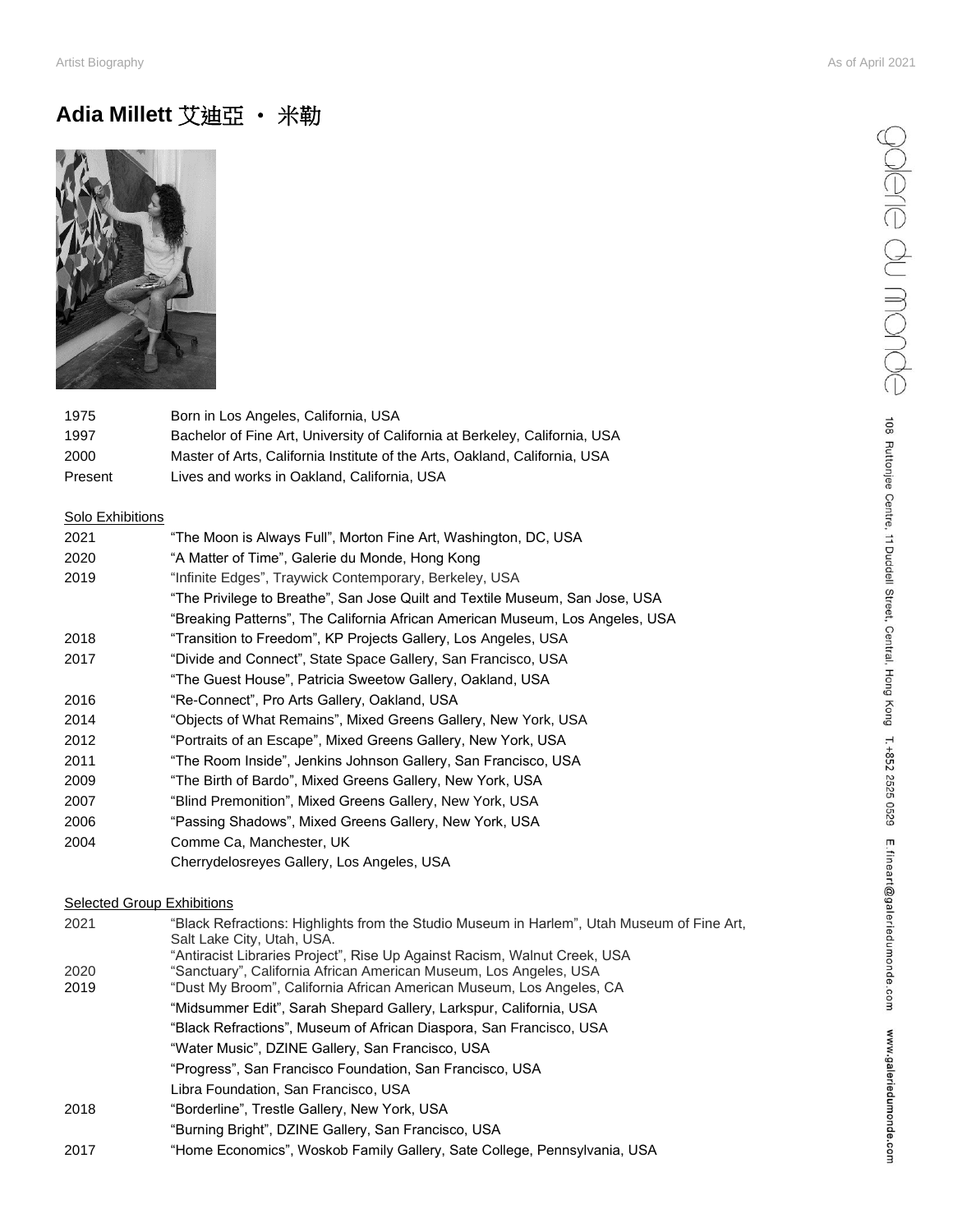|      | "Where is Here", Museum of African Diaspora, San Francisco, USA                             |
|------|---------------------------------------------------------------------------------------------|
| 2015 | "Who is Oakland?", Oakland Museum of Art, Oakland, USA                                      |
| 2014 | "Homeland [IN] Security: Vanishing Dreams", Dorsky Gallery, New York, USA                   |
| 2011 | "Mini Size Me", Bakersfield Museum, Bakersfield, California, USA                            |
| 2011 | "Discovery", Stumble Upon, New York, USA                                                    |
|      | "An Exchange with Sol LeWitt", MASS MoCA, North Adams, Massachusetts, USA                   |
|      | "An Exchange with Sol LeWitt", Cabinet Magazine, New York, USA                              |
| 2010 | "Open Engagement Conference", Grotto Gallerie, Portland, Oregon, USA                        |
|      | "Process in Product", School of the Art Institute of Chicago, Chicago, Illinois, USA        |
|      | "Day to Day", Martos Gallery, New York, USA                                                 |
|      | "Some Assembly Required", Craft and Folk Art Museum, Los Angeles, USA                       |
| 2009 | "Some Assembly Required", Senson Gallery, Santa Cruz, California, USA                       |
|      | "Living Beyond Our Means", UCR Sweeney Art Gallery, Riverside, California, USA              |
| 2008 | "Stages", Contemporary Art Center, New Orleans, Los Angeles, California, USA                |
|      | "Stretching the Truth", John Michael Kohler Art Center, Sheboygan, Wisconsin, USA           |
|      | "Proofs and Illusions", Contemporary Art Center of Virginia, Virginia Beach, Virginia, USA  |
| 2007 | "Homegrown", David Krut Projects, New York, USA                                             |
|      | "Swab", Barcelona, Spain                                                                    |
|      | "Shaken", Not Deterred, New York, USA                                                       |
|      | "The View from Here", Skylight Gallery, New York, USA                                       |
| 2006 | "REVOLVER", Plataforma Revovler, Lisbon, Portugal                                           |
|      | "Beast", Finesilver Gallery, Houston, Texas, USA                                            |
|      | "The Space Between Us", University at Albany Art Museum, New York, USA                      |
|      | "The Harlem Arts Project", Saatchi & Saatchi, New York, USA                                 |
|      | "Harlem Postcards", Studio Museum in Harlem, New York, USA                                  |
| 2005 | "A Universe of Art 2005", Credit Suisse First Boston, New York, USA                         |
|      | "The Greater NY Show", PS1 MOMA, Queens, New York, USA                                      |
|      | "New stArt", Sotheby's, New York, USA                                                       |
|      | "BAM Art", Brooklyn Academy of Music, New York, USA                                         |
|      | "Propeller", Steve Turner Gallery, Los Angeles, USA                                         |
|      | "African Queen", Studio Museum in Harlem, New York, USA                                     |
| 2004 | "Black President", Rosenthal Center for Contemporary Art, Cincinnati, Ohio, USA             |
|      | "Remembering", The Sweeney Gallery, Riverside, USA                                          |
|      | "Seeds and Roots", Studio Museum in Harlem, New York, USA                                   |
|      | "Black President", Barbican Art Gallery, London, UK                                         |
|      | "Black President", Yerba Buena Center for the Arts, San Francisco, USA                      |
|      | "Hubris", Hyde Park Art Center, Chicago, USA                                                |
|      | "Fade", Craft and Folk Art Museum, Los Angeles, USA                                         |
| 2003 | "Undomesticated Interiors", Smith College Museum of Art, North Hampton, Massachusetts, USA  |
|      | "Urban Aesthetics", California African American Museum, Los Angeles, USA                    |
|      | "Black President", New Museum, New York, USA                                                |
|      | "Better Homes & Gardens", Zoller Gallery, Penn State University, USA                        |
|      | "Living Units", Triple Candie, New York, USA                                                |
|      | "Off the Record", Skylight Gallery, New York, USA                                           |
|      | "Towards A Low-End Theory", Minneapolis Center for Photography, Minneapolis, Minnesota, USA |
|      | "Color, Culture, and Complexity", Museum of Contemporary Art, Atlanta, Georgia, USA         |
| 2002 | A Moments Notice, Inman Gallery, Houston, Texas, USA                                        |
|      | Staged/ Unstaged, Riva Gallery, New York, USA                                               |
|      |                                                                                             |
|      | Modern Living, Mixed Greens, Philadelphia, USA                                              |
|      | "The Brewster Project", Brewster, New York, USA                                             |
|      | "Ironic / Iconic", Studio Museum in Harlem, New York, USA                                   |
|      | "Friends and Family", Lombard-Freid Gallery, New York, USA                                  |
|      | "Material World", Susquehanna Art Museum, Susquehanna, Pennsylvania, USA                    |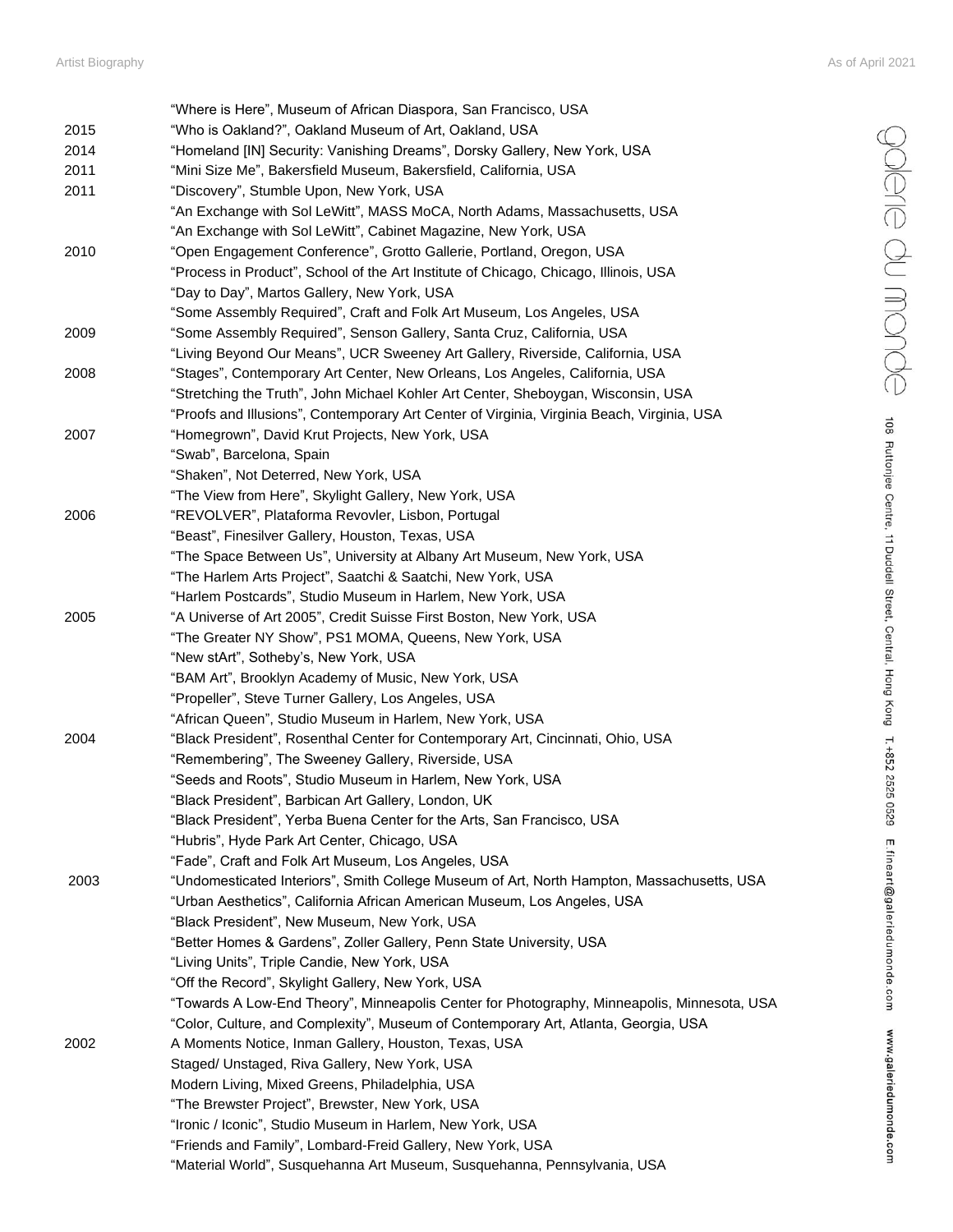| 2001 | "Freestyle", Studio Museum in Harlem, New York, USA                    |
|------|------------------------------------------------------------------------|
|      | "Freestyle", Santa Monica Museum of Art, Santa Monica, California, USA |

## Grants, Fellowships, Residencies

| 2018 | Hambidge Artist Residency, Rabun Gap, USA                                         |
|------|-----------------------------------------------------------------------------------|
| 2015 | Fountainhead Residency, Miami, Florida, USA                                       |
| 2010 | Three Walls Artist Residency, SAIC, Chicago, USA                                  |
| 2009 | University of California at Santa Cruz, Visiting Teaching Artist, Santa Cruz, USA |
| 2007 | Headlands Center for the Arts, Marin, California, USA                             |
| 2006 | Cooper Union Teaching Artist, New York, USA                                       |
| 2004 | Columbia College Visiting Teaching Artist Residency, Chicago, USA                 |
| 2003 | New York Foundation for the Arts Fellowship, New York, USA                        |
| 2002 | Studio Museum in Harlem Residency, New York, USA                                  |
| 2001 | Whitney Museum Independent Study Program, New York, USA                           |
|      | Van Lier Fellowship, New York, USA                                                |

#### Selected Collections

California African American Museum, USA Credit Suisse, USA Crocker Art Museum, Sacramento, USA Fidelity Investment Group, USA Kalamazoo Institute of Arts, USA Los Angeles County Museum of Art, USA Norton Museum of Art, USA Studio Museum in Harlem, USA The West Collection, USA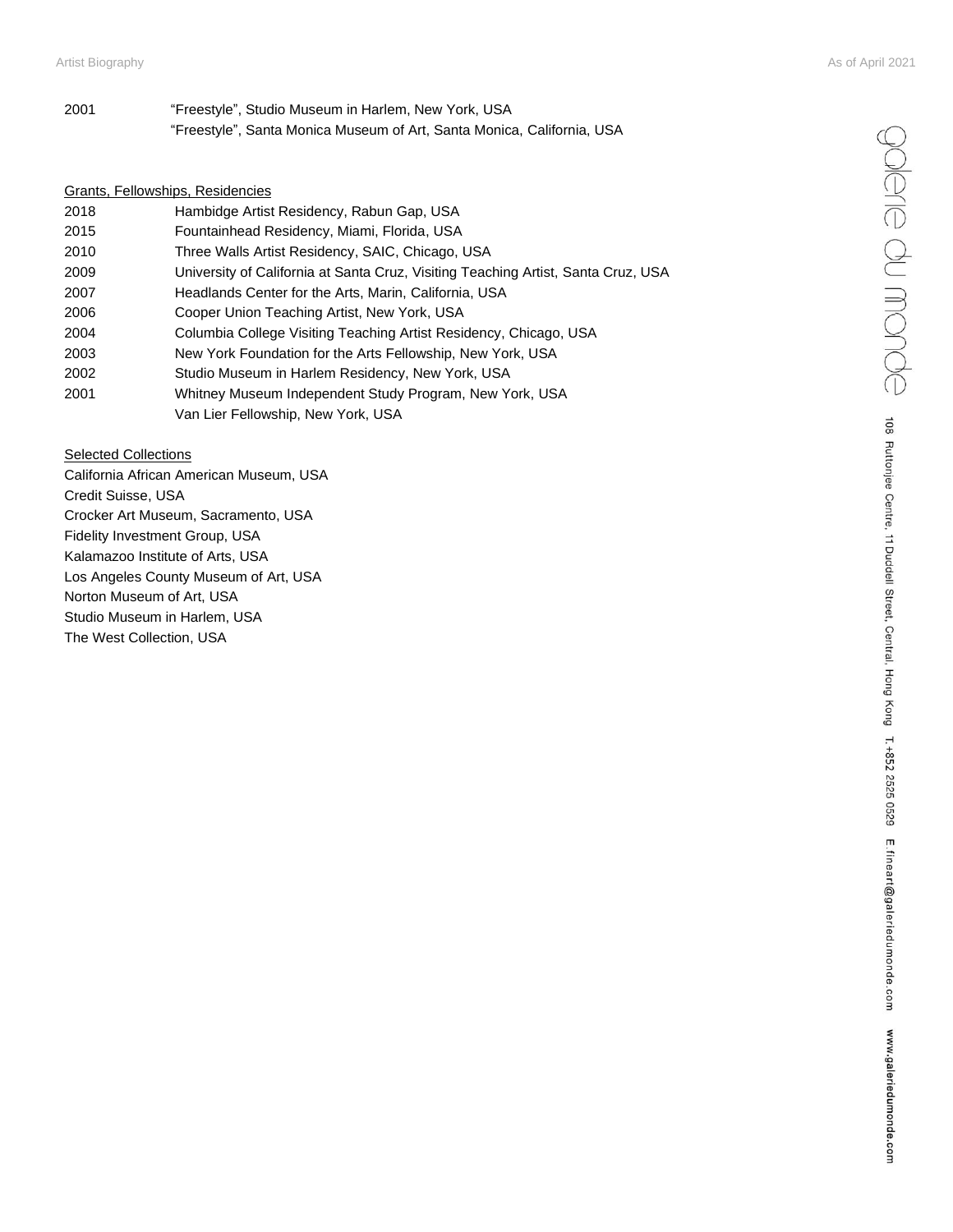## **Adia Millett** 艾迪亞 **•** 米勒



| 1975 | 出生於美國加利福尼亞州洛杉磯                                      |
|------|-----------------------------------------------------|
| 1997 | 美國柏克萊加利福尼亞州大學藝術系學士畢業                                |
| 2000 | 美國加利福尼亞州藝術學院藝術碩士畢業                                  |
| 現今   | 居住及工作於美國加利福尼亞州奧克蘭                                   |
| 個展   |                                                     |
| 2021 | The Moon is Always Full, Morton 畫廊, 華盛頓, 哥倫比亞特區, 美國 |
| 2020 | 花落花開,世界畫廊,香港                                        |
| 2019 | Infinite Edges,Traywick Contemporary畫廊,柏克萊, 美國      |
|      | The Privilege to Breathe,聖荷西拼布與織品博物館,聖荷西,美國         |
|      | Breaking Patterns,加州非裔美國人博物館,洛杉磯,美國                 |
| 2018 | Transition to Freedom,KP Projects 畫廊,洛杉磯,美國         |
| 2017 | Divide and Connect,State Space 書廊,舊金山,美國            |
|      | The Guest House,Patricia Sweetow 書廊,奧克蘭,美國          |
| 2016 | Re-Connect,Pro Arts 畫廊,奧克蘭,美國                       |
| 2014 | Objects of What Remains, Mixed Greens 書廊, 紐約, 美國    |
| 2012 | Portraits of an Escape,Mixed Greens 畫廊,紐約,美國        |
| 2011 | The Room Inside, Jenkins Johnson 畫廊,舊金山,美國          |
| 2009 | The Birth of Bardo,Mixed Greens 書廊,紐約,美國            |
| 2007 | Blind Premonition,Mixed Greens 書廊,紐約,美國             |
| 2006 | Passing Shadows,Mixed Greens 畫廊,紐約,美國               |
| 2004 | Comme Ca 書廊,曼徹斯特,英國                                 |
|      | Cherrydelosreyes 畫廊,洛杉磯,加利福尼亞州,美國                   |
| 部分群展 |                                                     |

| 2021 | 黑色折射:哈林工作室博物館,美國猶他藝術博物館,鹽湖城,華盛頓,美國                 |
|------|----------------------------------------------------|
|      | 社區移動圖書館項目,Rise Up Against Racism,核桃溪,美國            |
| 2020 | Sanctuary,加州非裔美國人博物館,洛杉磯,美國                        |
| 2019 | Dust My Broom, 加州非裔美國人博物館, 洛杉磯, 美國                 |
|      | Midsummer Edit, Sarah Shepard 畫廊, 拉克斯珀, 加利福尼亞州, 美國 |
|      | Black Refractions, 非裔移民博物館, 舊金山, 美國                |
|      | Water Music, DZINE 畫廊, 舊金山, 美國                     |
|      | Progress,舊金山基金會,舊金山,美國                             |
|      | Libra 基金會,舊金山,美國                                   |
| 2018 | Borderline, Trestle 藝術空間, 紐約, 美國                   |
|      | Burning Bright,DZINE 書廊,舊金山,美國                     |
| 2017 | Home Economics, Woskob Family 畫廊, 州學院, 賓夕凡尼亞州, 美國  |
|      | Where is Here,非裔移民博物館,舊金山,美國                       |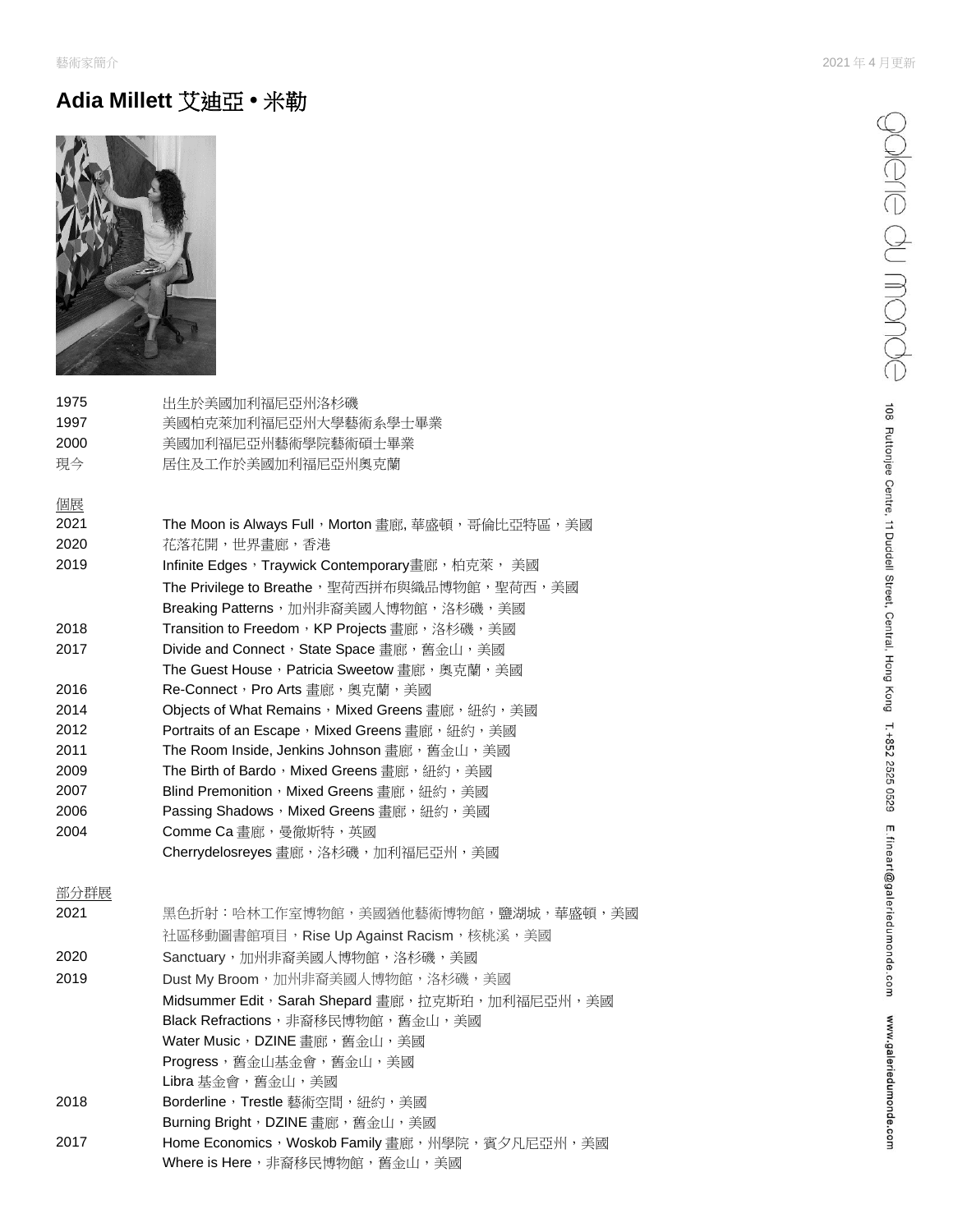ediere du monde

108 Ruttonjee Centre, 11 Duddell Street, Central, Hong Kong T. +852 2525 0529 E.fineart@galeriedumonde.com www.galeriedumonde.com

| 2015 | Who is Oakland?, 加州奧克蘭博物館, 奧克蘭, 美國                            |
|------|---------------------------------------------------------------|
| 2014 | Homeland [IN] Security: Vanishing Dreams, Dorsky 藝術空間, 紐約, 美國 |
| 2011 | Mini Size Me, 貝克斯菲爾德博物館, 貝克斯菲爾德, 加利福尼亞州, 美國                   |
| 2011 | Discovery, Stumble Upon, 紐約, 美國                               |
|      | An Exchange with Sol LeWitt,麻薩諸塞州當代藝術博物館,北亞當斯,麻薩諸塞州,美國        |
|      | An Exchange with Sol LeWitt, Cabinet Magazine 出版社,紐約,美國       |
| 2010 | Open Engagement Conference, Grotto 畫廊, 波特蘭, 奧勒岡州, 美國          |
|      | Process in Product, 芝加哥藝術學院, 伊利諾伊州, 美國                        |
|      | Day to Day, Martos 畫廊, 紐約, 美國                                 |
|      | Some Assembly Required,工藝與民俗博物館,洛杉磯,美國                        |
| 2009 | Some Assembly Required, Sesnon 畫廊, 聖塔克魯茲, 加利福尼亞州, 美國          |
|      | Living Beyond Our Means,UCR Sweeney Art 畫廊,里弗賽德,加利福尼亞州,美國     |
| 2008 | Stages,當代藝術中心,洛杉磯,美國                                          |
|      | Stretching The Truth,John Michael Kohler 藝術中心,希博伊根,維斯康星州,美國   |
|      | Proofs and Illusions, 維珍尼亞當代美術館, 維珍尼亞, 美國                     |
| 2007 | Homegrown, David Krut Projects, 紐約, 美國                        |
|      | Swab,巴塞隆納,西班牙                                                 |
|      | Shaken, Not Deterred 藝術空間, 紐約, 美國                             |
|      | The View From Here,Skylight 畫廊,紐約,美國                          |
| 2006 | REVOLVER, Plataforma Revovler 藝術空間, 里斯本, 葡萄牙                  |
|      | Beast, Finesilver 書廊, 休斯敦, 美國                                 |
|      | The Space Between Us,紐約州立大學奧爾巴尼分校美術館,紐約,美國                    |
|      | The Harlem Arts Project, Saatchi & Saatchi, 紐約, 美國            |
|      | Harlem Postcards,哈林工作室博物館,紐約,美國                               |
| 2005 | A Universe of Art 2005, 瑞士信貸第一波士頓銀行, 紐約, 美國                   |
|      | The Greater NY Show, MoMA PS1, 紐約, 美國                         |
|      | New stArt,蘇富比,紐約,美國<br>BAM Art, 布魯克林音樂學院, 紐約, 美國              |
|      | Propeller, Steve Turner 畫廊, 洛杉磯, 美國                           |
|      | African Queen,哈林工作室博物館,紐約,美國                                  |
| 2004 | Black President, 羅森塔當代藝術中心, 辛辛那提, 俄亥俄州, 美國                    |
|      | Remembering, The Sweeney 畫廊, 里弗賽德, 美國                         |
|      | Seeds and Roots,哈林工作室博物館,紐約,美國                                |
|      | Black President, 巴比肯當代藝術中心, 倫敦, 英國                            |
|      | Black President, 歐巴布也那藝術中心, 舊金山, 美國                           |
|      | Hubris,海德公園藝術中心,芝加哥,美國                                        |
|      | <b>Fade</b> ,工藝與民俗博物館,洛杉磯,美國                                  |
| 2003 | Undomesticated Interiors, 史密斯學院美術館, 北安普敦, 麻薩諸塞州, 美國           |
|      | Urban Aesthetics,加州非裔美國人博物館,洛杉磯,美國                            |
|      | Black President, 新當代藝術博物館, 紐約, 美國                             |
|      | Better Homes & Gardens,Zoller 畫廊,大學公園,賓夕法尼亞州,美國               |
|      | Living Units, Triple Candie 畫廊, 紐約, 美國                        |
|      | Off The Record, Skylight 畫廊, 紐約, 美國                           |
|      | Towards a Low End Theory,明尼阿波利斯攝影中心,明尼阿波利斯,明尼蘇達州,美國           |
|      | Color, Culture, and Complexity, 當代藝術博物館, 亞特蘭大, 佐治亞州, 美國       |
| 2002 | A Moments Notice, Inman 畫廊, 休斯敦, 德克薩斯州, 美國                    |
|      | Staged / Unstaged, Riva 畫廊, 紐約, 美國                            |
|      | Modern Living, Minima 藝術空間,費城,美國                              |
|      | The Brewster Project, 紐約, 美國                                  |
|      | Ironic / Iconic,哈林工作室博物館,紐約,美國                                |
|      | Friends and Family, Lombard-Freid 畫廊, 紐約, 美國                  |
|      | Material World, Susquehanna 美術館,薩斯奎哈納, 賓夕凡尼亞州, 美國             |
| 2001 | Freestyle,哈林工作室博物館,紐約,美國                                      |